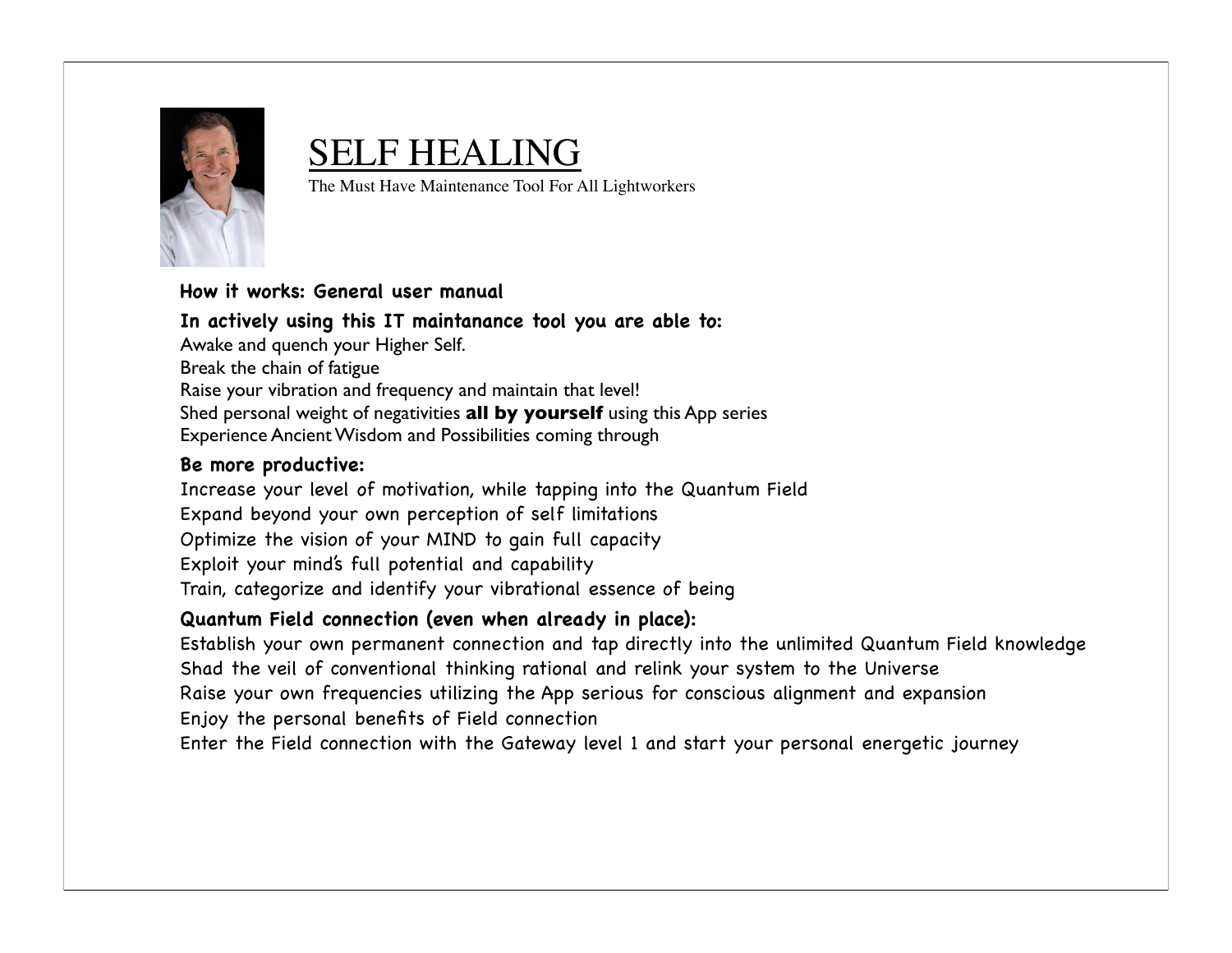**Download ONCE Use FOREVER** 

Step 1 Day 1



#### App level 1 "The Gateway"

Questions to ask yourself after experiencing "The Gateway", Level 1

- Did I feel an energy flow rising up from the feet during watching the app?
- Did I feel more energy flow the second (third, forth,..,..) time?
- Did I feel a sense of complete relaxation?
- Do I really know and understand how my MIND got structured or programmed through life experiences or cognitive learning?
- Do I know at this point how my MIND or perception in General is structured?
- Do I carry the heaviness of this world on my shoulders?
- Do I carry energetic blockages in my system?

On day 1 of this 5 day maintanance journey you want to write down your energetic experience and all upcoming emotions, which are stored in your body and system

On a scale 1 -10 (10 feeling the best) be aware and measure how you feel at the moment App level 1 is ending

You can experience App level 1 multiple times on this first day of maintanance work!!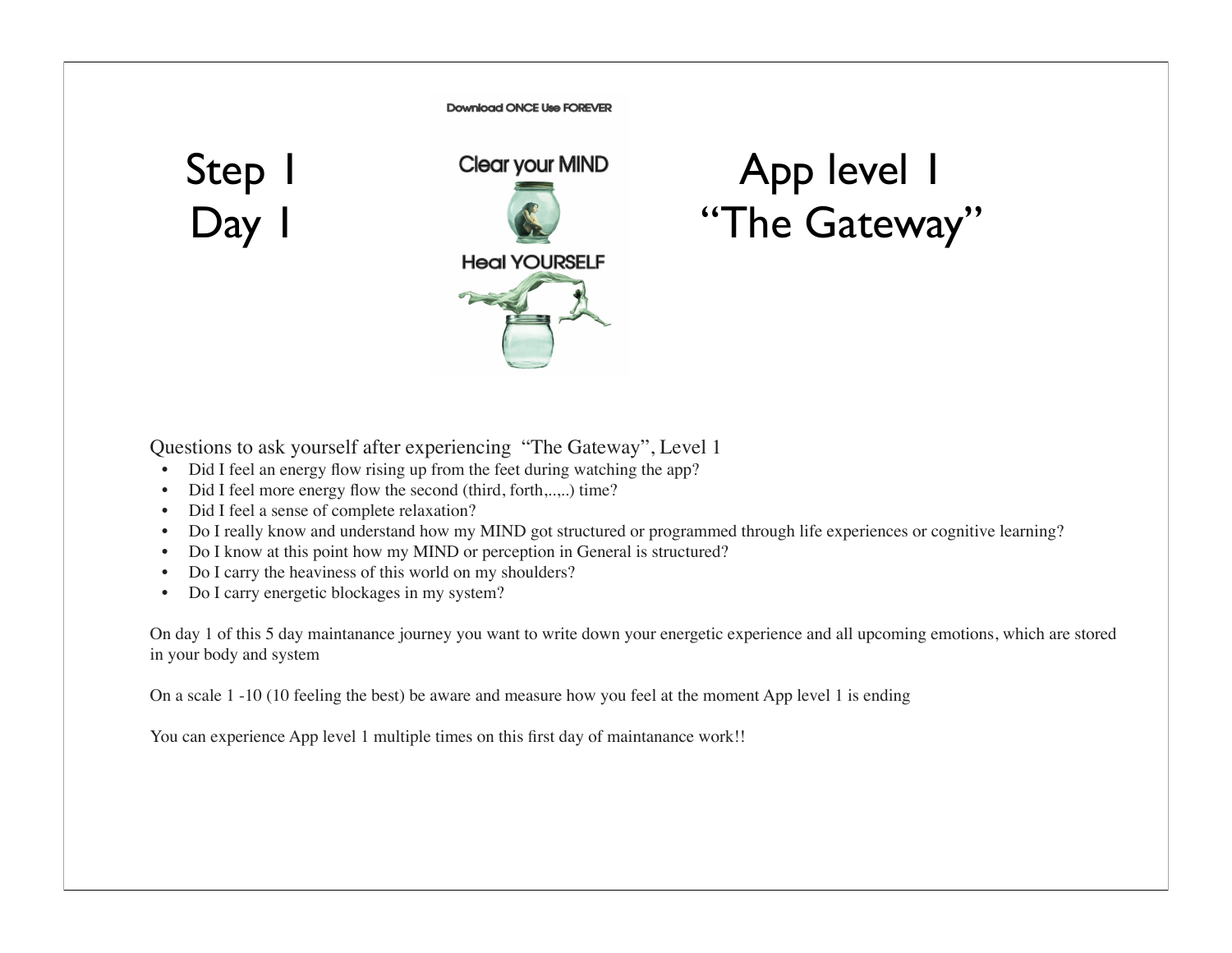#### Step 2 Day 2

#### **How is it Possible?**

\* Guided Mind Over Matter Stimuli

\* Perception is the Internal Switchboard For Changing Biochemicals (Dr. Bruce Lipton)



Questions to ask yourself after experiencing "Perception", Level 2

- Is my life on a level where I want it to be?
- Do I see the glass half full or half empty all the time?
- What is my state of MIND? What can I do to adjust and raise my vibrational level?
- How do I raise my personal frequency to be above negativity, depression, self doubt, low self esteem, low confidence and/ or low sense of worth?
- Do I really seek that life line of fulfillment?
- Do I have a good idea about MY Soul and MY Spirit, in MY Body, and what it is?
- Do I have the concept, that my perception is really a switch board for changing my reality?

On day 2 of this journey.... watch App level 1 again and then experience level 2 "Perception"

Make notes about the above questions!

We are inundated with unwanted data downloads from multiple sources such as media, subliminal marketing, consumer profiling and BCI (Brain - Computer- Interface). Make the first step of realization and let this APP level 2 engage and awaken your MIND.

### App level 2 "Perception"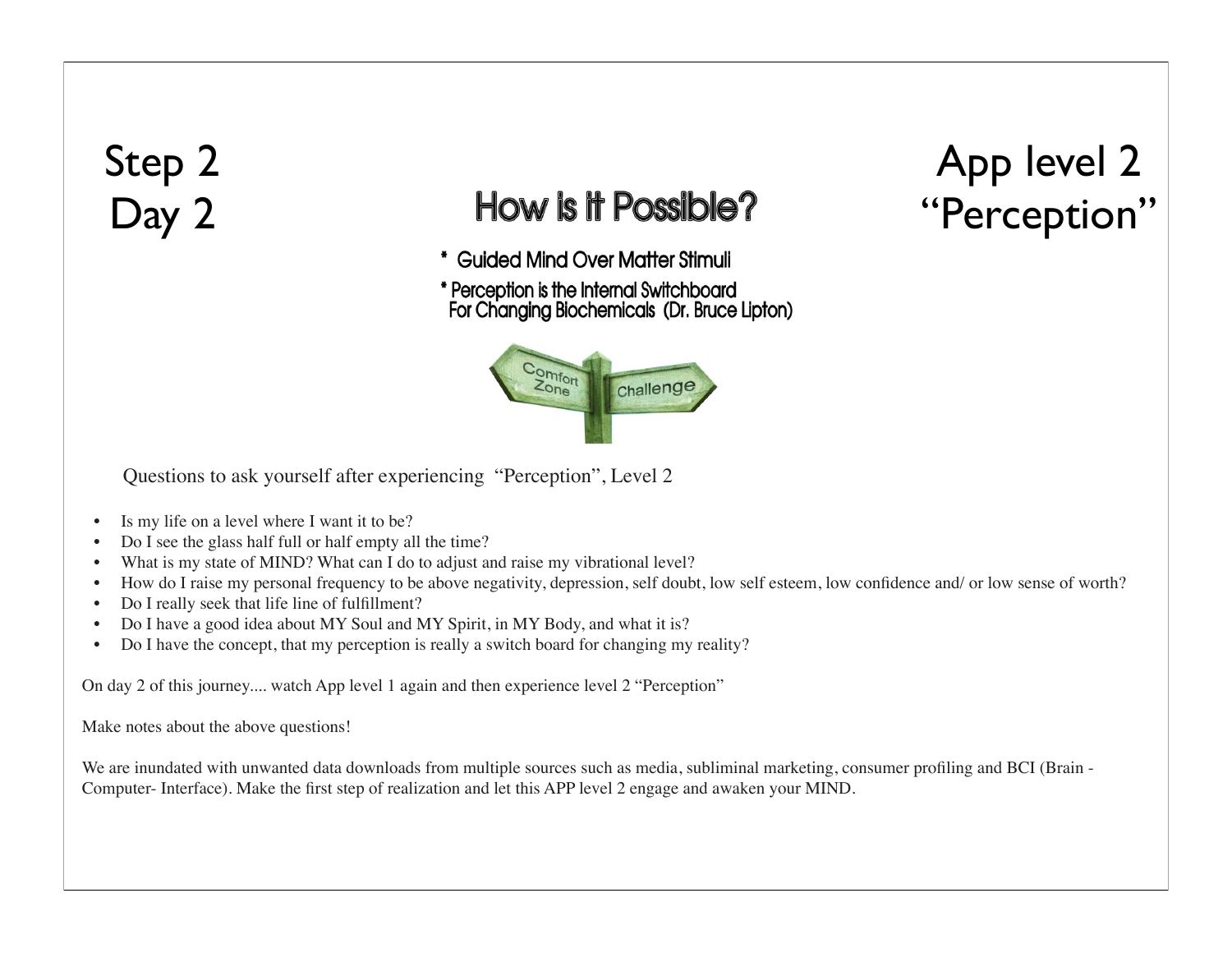#### Step 3 Day 3



### App level 3 "The Identifier"

Questions to ask your self watching The Identifier, Level 3

- Am I dealing with either/ or fear, stress, pain, anxiety, shame, guilt, grief, anger, resentment, doubt, tension, anger, hate, rage, betrayal, embarrassment on a daily basis?
- Can I start to connect the dots and start to find all the answers I carry already, without knowing?
- Am I dealing with emotions, where I have no idea where they come from?
- Am I ready to create a list of all negatively charged core beliefs, which have been implanted from third parties or have been self created in order to cope with certain life circumstances (i.e." whatever I do... it's never good enough", etc)
- What does it take to start thinking independently for my own self identification, shielding me from any harm and destruction from the outside.
- How do I break out of any submissive state in creating a formula for self ascendancy (governing or controlling influence over my personal life)
- How can I retain positive thoughts and emotions and utilize it in order to benefit and expand myself and my being?

On day 3 of this journey.... watch App level 1 and level 2 again and then experience level 3 "The Identifier"

Make notes and a list about the above questions!

Each and every one of us can identify with fear, stress, pain, anxiety, shame, guilt, grief, anger, resentment, doubt, tension, anger, hate, rage, betrayal, embarrassment. The difference within every human being is the way of processing and managing such emotions and energies. In order to shed off those burdens of negative related energies and data, it has to be found, identified and eventually resolved and addressed.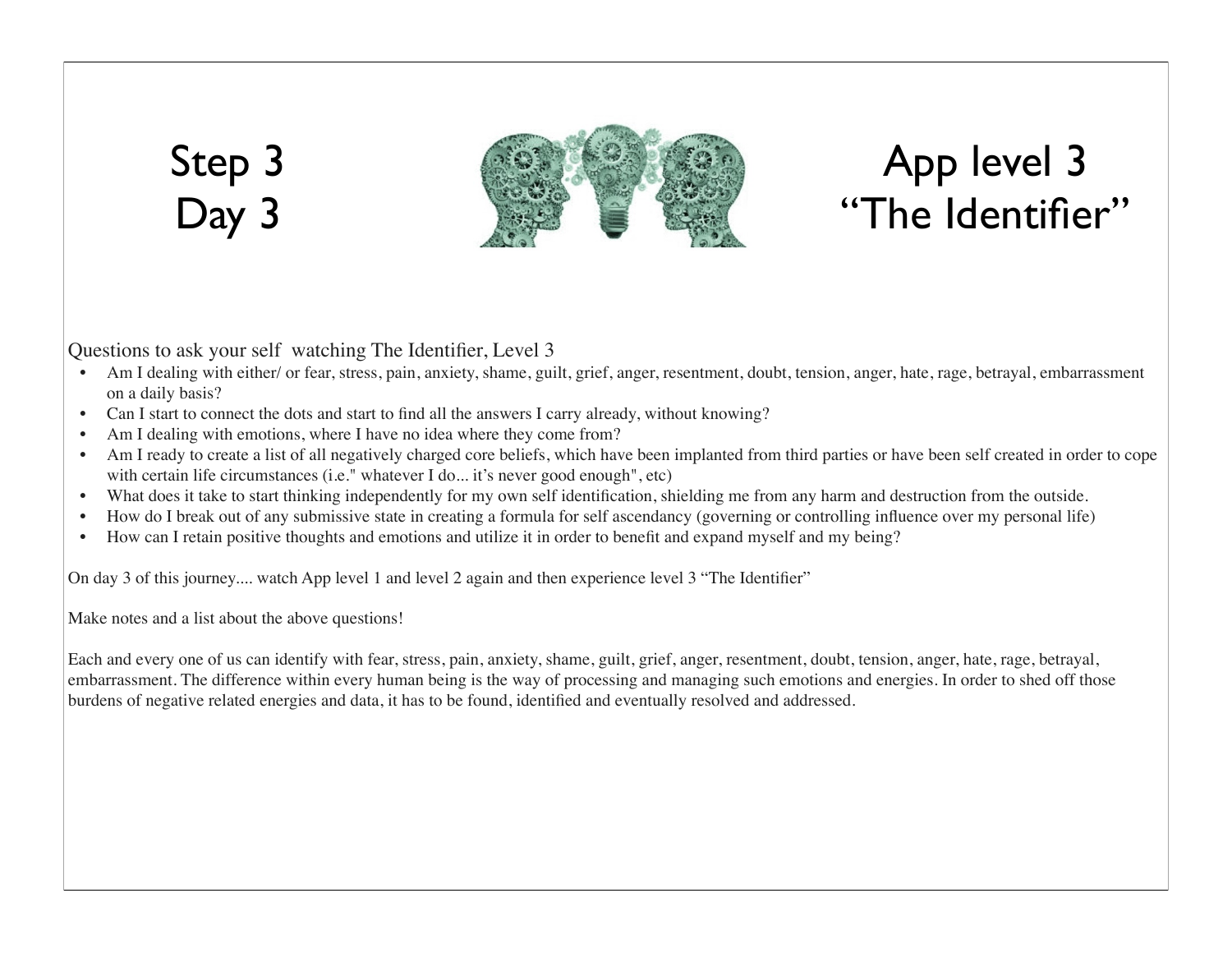## Step 4 Day 4

Accessing and understanding the CODE



# App level 4 "Utilize"

#### Reflections about The Utilizer, Level 4

- Recognize what is REAL and what is not, find the true essence of information, make notes where you got all of your information in the past (i.e Media, educational institution, etc)
- Look through the notes that you have taken within Level 1 3 and identify changes in your thought patterns and your state of MIND.
- Tap into the possibility of your full potential, identifying and filtering false information collected on your life pathway, growing from a infantile state to present day.....make notes about information which turned out to be false.
- Make notes about your possible accelerating experiences and understanding about the importance of self love and acceptance.
- Exercise to develop and heighten your senses:
- Chew on a raisin for 15 minutes during a meditation, stare into a beautiful rose for 20 minutes and make notes about your sensations.... create more stimuli all by yourself and share your experiences with your peers

On day 4 of this journey.... watch App level 1, 2 and 3 again and then experience level 4 "Utilize"

Make notes and a list about the above reflections!

In order to Utilize Ancient Wisdom and access the CODE, we have to step away from the present day conventional mindset and programming or conditioning. Our birth right is CHOICE and FREE WILL!

The natural pathway is connecting to the Ancient Wisdom, by re establishing and re discovering your natural state of MIND and all it's cellular information storage. Utilizing such knowledge is from the connection within, energetically experienced in Level 1, with established energy flow from the Quantum field. The choice to experience all of it up to this point, is within YOU.

With this Utilize application, you will be able to enhance, understand and expand your experience and AWARENESS within the Quantum Field connection.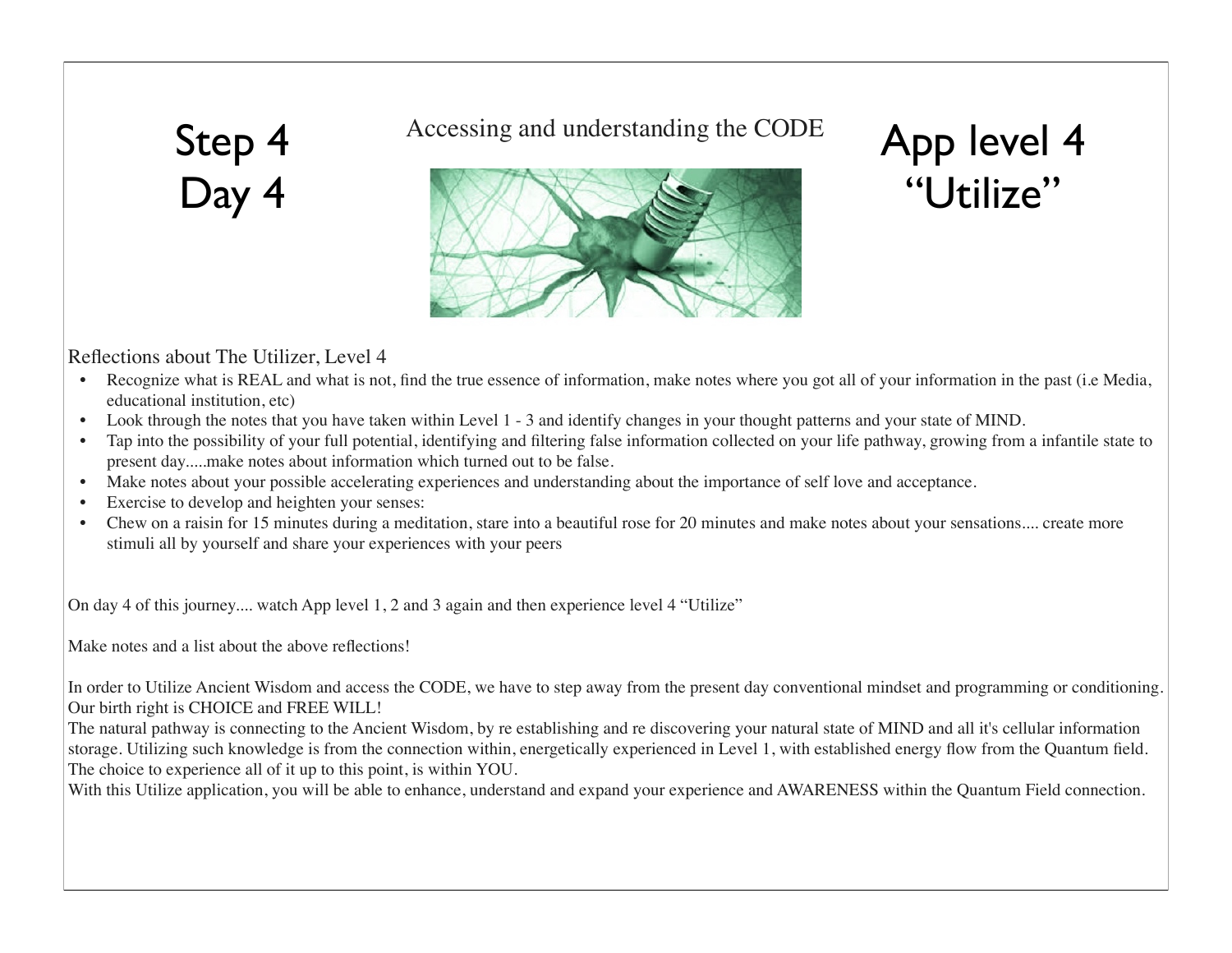# Step 5 Day 5



# App level 5 "Toolbox"

#### Reflections, using The Tool Box, Level 5

- Recognize, realize and understand the tools you have already available in your system, which open the doors to the Gateway..... clearing perceptions and identifying and utilizing energy flow..... re connecting to your own thoughts, feelings and emotions, inner strength and wisdom.
- Dial up your own vibrational level like a volume control on your stereo system.
- Using the Tool Box, Level 5, through Introspection, examine your own conscious thoughts and feelings.
- Use your Mind to identify with your resonant cord within your cellular patterning.
- Align every cell of your being with frequencies that occurred while experiencing Level 5.
- Use the mind reset button to get out of the undesired emotions, we put into the bookshelf in Level 3.
- Shed all undesired emotions and feelings and bask in the light of positive energies.....make notes and continue to expand your level of self awareness and consciousness.

On day 5 of this journey.... watch App level 1, 2, 3 and 4 in a sequence again and then experience level 5 "Toolbox"

Make notes and a list about the above reflections!

The must have application, Level 5, on the quest for expanding your consciousness, working the tool box and raising your vibrations and frequencies. Understanding and using the right tool for the job is the next essential building block. While everyone is searching for a huge toolbox to fix a multitude of problems and issues - there is only one tool needed to unlock the power of your own MIND:

The energy within your MIND (Prana) **IS** that tool.

Understanding the complexity of this tool, Level 5, will become your manual, on how to utilize this ancient wisdom for personal gain and benefits. You will be able to learn to access data base storage of emotions and energies and start with managing positive life experiences.

This is your moment, where you can completely connect to the heights of Quantum Field benefits. This application Level 5 can strike a resonant cord within your cellular patterning or structure, that aligns every cell of your being with frequencies, that occurred in the moment of enlightenment or perfection.